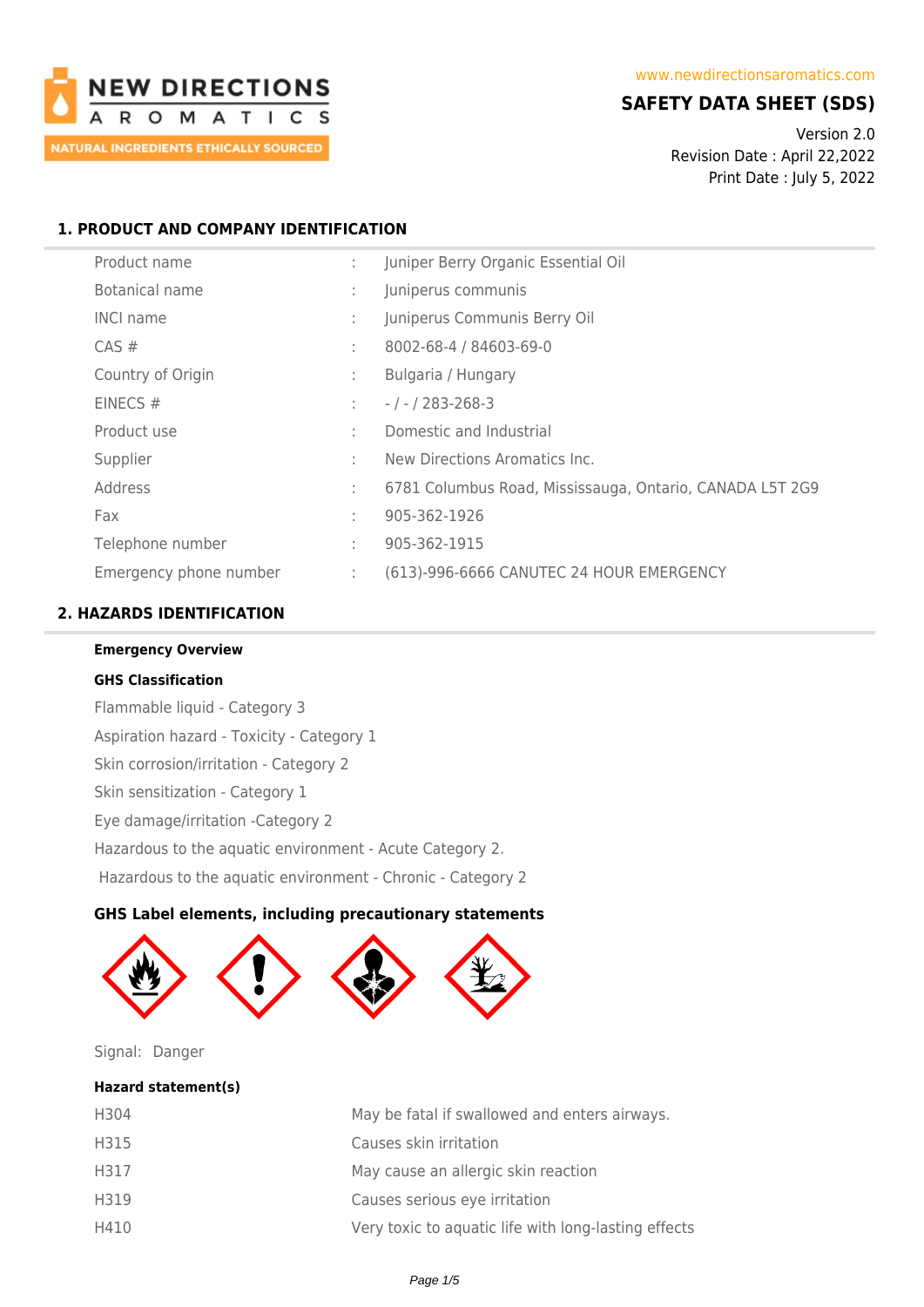## **Precautionary statement(s)**

| P210      | Keep away from heat/sparks/open flames/hot surfaces. - No smoking.         |
|-----------|----------------------------------------------------------------------------|
| P273      | Avoid release to the environment.                                          |
| P280      | Wear protective gloves/protective clothing/eye protection/face protection. |
| P301+P310 | IF SWALLOWED: immediately call a POISON CENTER or doctor/physician         |
| P302+P352 | IF ON SKIN: wash with plenty of soap and water                             |
| P331      | Do NOT induce vomiting.                                                    |
| P362+P364 | Take off contaminated clothing and wash it before reuse.                   |

## **3. COMPOSITION / INFORMATION INGREDIENTS**

| <b>Product Name</b>          | <b>CAS NO</b>         | <b>EC NO</b>      | <b>Concentration</b> |
|------------------------------|-----------------------|-------------------|----------------------|
| Juniperus Communis Berry Oil | 8002-68-4 /84603-69-0 | - / - / 283-268-3 | 100 %                |

## **4. FIRST AID MEASURES**

## **Eye contact**

Immediately flush with plenty of water for up to 15 minutes. Remove any contact lenses and rinse under eyelids.Get medical attention if irritation occurs.

## **Skin contact**

Wash with plenty of water, remove contaminated clothing immediately. If irritation persists, or if there is any small lesion, consult a doctor.

## **Inhalation**

If inhaled, removed to fresh air. Get medical attention if symptoms appear.

### **Ingestion**

Immediately rinse mouth and drink water. Keep person under observation. Do not induce vomiting.Seek medical attention or contact local poison control center.

## **5. FIRE FIGHTING MEASURES**

## **Suitable extinguishing media**

Foam. Dry Powder. Carbon dioxide.

## **Unsuitable extinguishing media**

Water spray, water jet.

## **Special protective equipment and precautions for fire-fighters**

Wear proper protective equipment. Exercise caution when fighting any chemical fire. Use water spray or fog for cooling exposed containers.

## **Special hazards arising from the substance or its combustible products**

Hazardous decomposition products may be formed at extreme heat or if burned.

#### **Resulting gases**

Carbon oxides.

## **6. ACCIDENTAL RELEASE MEASURES**

#### **Personal precautions, protective equipment and emergency procedures.**

Wear protective gloves, protective clothing, eye protection and face protection. Do not inhale explosion and combustion gasses. Eliminate all ignition sources. Ventilate area.

## **Environmental precautions**

Prevent entry to sewers and public waters. Notify authorities if product enters sewers or public waters.

**Methods and materials for containment and cleaning up**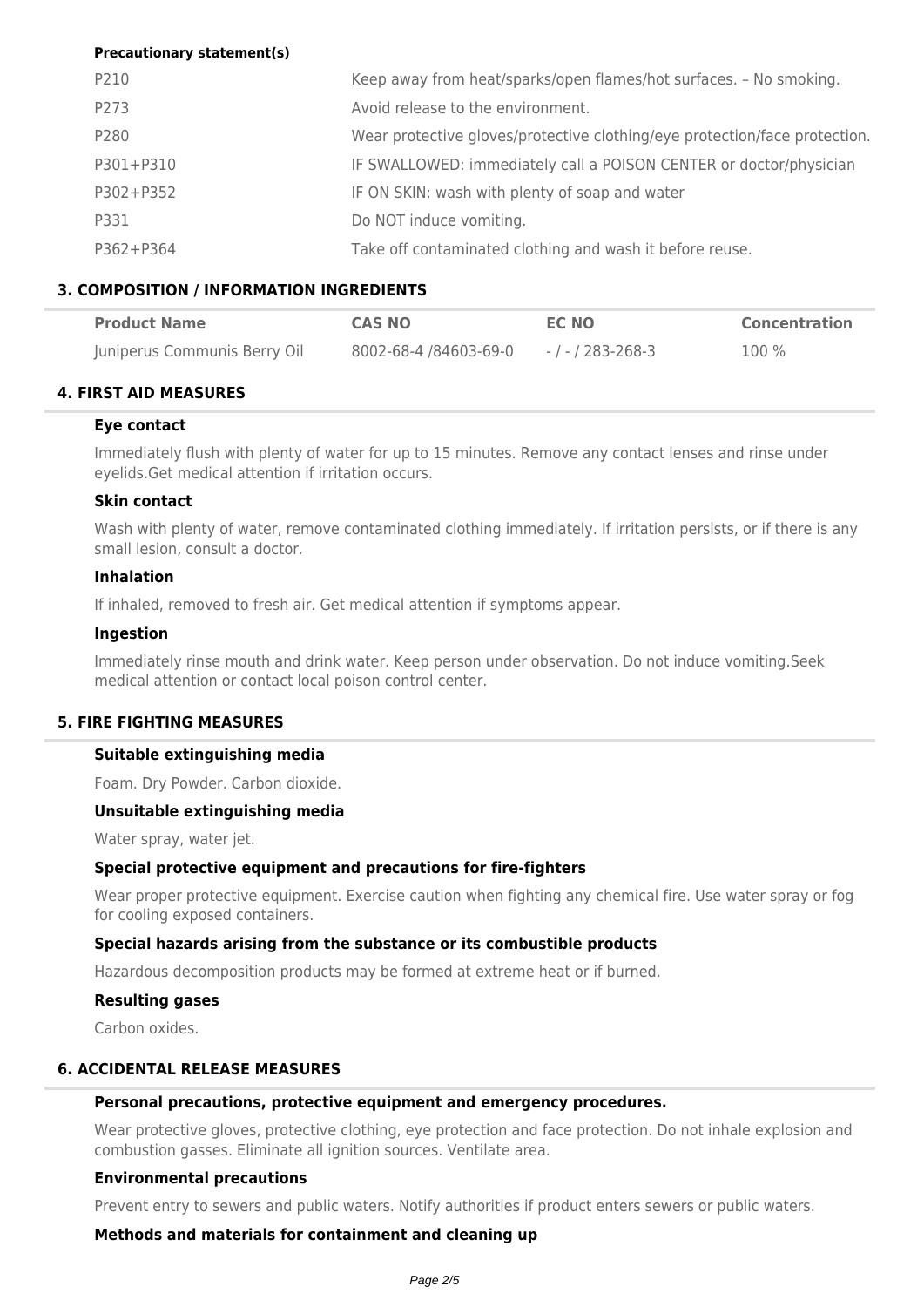Clean up any spills as soon as possible, using an absorbent material to collect it. Use suitable disposal containers.

## **7. HANDLING AND STORAGE**

### **Precautions for safe handling**

No direct lighting. No smoking. Ensure prompt removal from eyes, skin and clothing. Wash hands and other exposed areas with mild soap and water before eating, drinking or smoking and when leaving work. Handle in accordance with good industrial hygiene and safety procedures.

## **Conditions for safe storage, including any incompatibilities**

Provide local exhaust or general room ventilation to minimize dust and/or vapour concentrations. Keep container closed when not in use.

## **8. EXPOSURE CONTROLS AND PERSONAL PROTECTION**

### **Eyes**

Use tightly sealed goggles.

### **Skin**

If skin contact or contamination of clothing is likely, protective clothing should be worn. Use protective gloves.

## **Respiratory**

In case of insufficient ventilation, wear suitable respiratory equipment.

### **Ingestion**

Not for ingestion.

## **9. PHYSICAL AND CHEMICAL PROPERTIES**

| Appearance       |               | Colorless to pale yellow liquid.                 |
|------------------|---------------|--------------------------------------------------|
| Odor             | $\mathcal{L}$ | Characteristic juniper odor.                     |
| Flash point      | ÷             | $41^{\circ}$ C                                   |
| Relative density | ÷             | 0.840 to 0.893 @ 20°C                            |
| Solubility (ies) | ÷             | Soluble in alcohol and oils. Insoluble in water. |
| Refractive index | ÷             | 1.461 to 1.483 @ 20 $^{\circ}$ C                 |
| Optical rotation |               | (-25°) to (-5°) @ 20°C                           |
|                  |               |                                                  |

## **10. STABILITY AND REACTIVITY**

### **Reactivity**

This material presents no significant reactivity hazard.

## **Chemical stability**

Chemically stable.

#### **Possibility of hazardous reactions**

Hazardous polymerization will not occur.

#### **Conditions to avoid**

Avoid sparks, flame and other heat sources.

#### **Incompatible materials**

Strong oxidizing agents.

## **Hazardous decomposition products**

Carbon Oxides.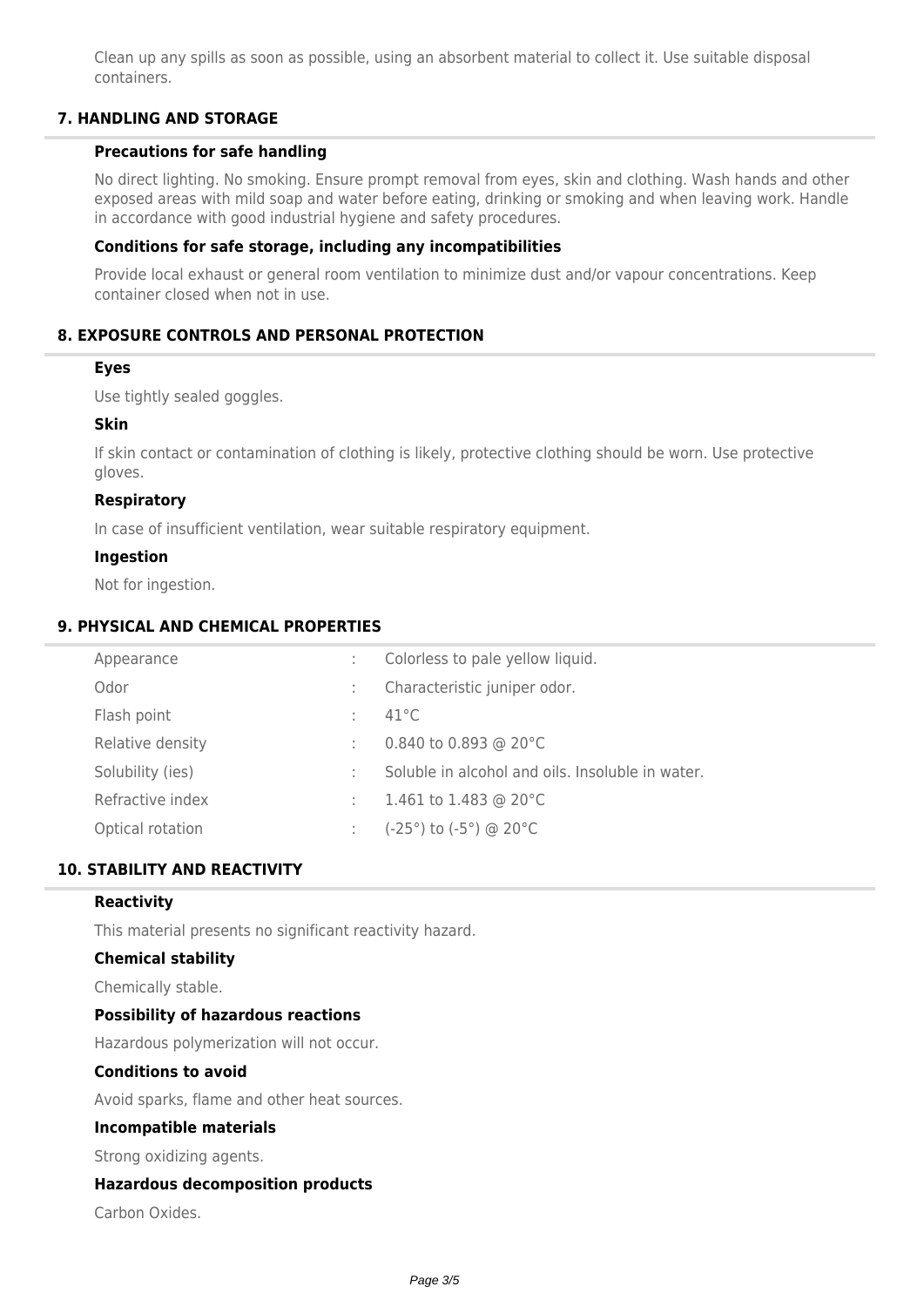## **11. TOXICOLOGICAL INFORMATION**

## **Acute toxicity**

LD50 (Oral): 6280 mg/kg (Rat)

## **Chronic toxicity**

May cause allergic reactions on skin.

## **Inhalation**

Inhalation of high concentrations of vapor may result in irritation of eyes, nose and throat, headache, nausea, and dizziness.

## **Skin contact**

Adverse skin effects should be prevented by normal care and personal hygiene.

## **Eye contact**

Possible irritation should be prevented by wearing safety glasses.

## **Ingestion**

Low order toxicity causing irritation of the stomach and intestines which results in nausea and vomiting

### **Repeated exposure**

Repeated or prolonged contact may cause redness, irritation and scaling of skin (Dermatitis).

## **12. ECOLOGICAL INFORMATION**

## **Ecotoxicity**

Toxic to aquatic organisms, may cause long-term adverse effects environment. Avoid any pollution of ground, surface or underground water.

### **Persistence and degradability**

Not available.

**Bio - accumulative potential**

Not available.

## **Mobility in soil**

Not available.

## **Other adverse effects**

Not available.

## **13. DISPOSAL CONSIDERATION**

Dispose of product in accordance with local, state or provincial and federal regulations. Check with local municipal authority to ensure compliance.

## **14. TRANSPORT INFORMATION**

| <b>UN Number</b>                          |
|-------------------------------------------|
| 1169                                      |
| UN proper shipping name                   |
| Extracts, aromatic, liquid                |
| <b>Transport hazard class</b>             |
| 3                                         |
| <b>Packing group</b>                      |
| Ш                                         |
| <b>US DOT Shipping Description (Land)</b> |